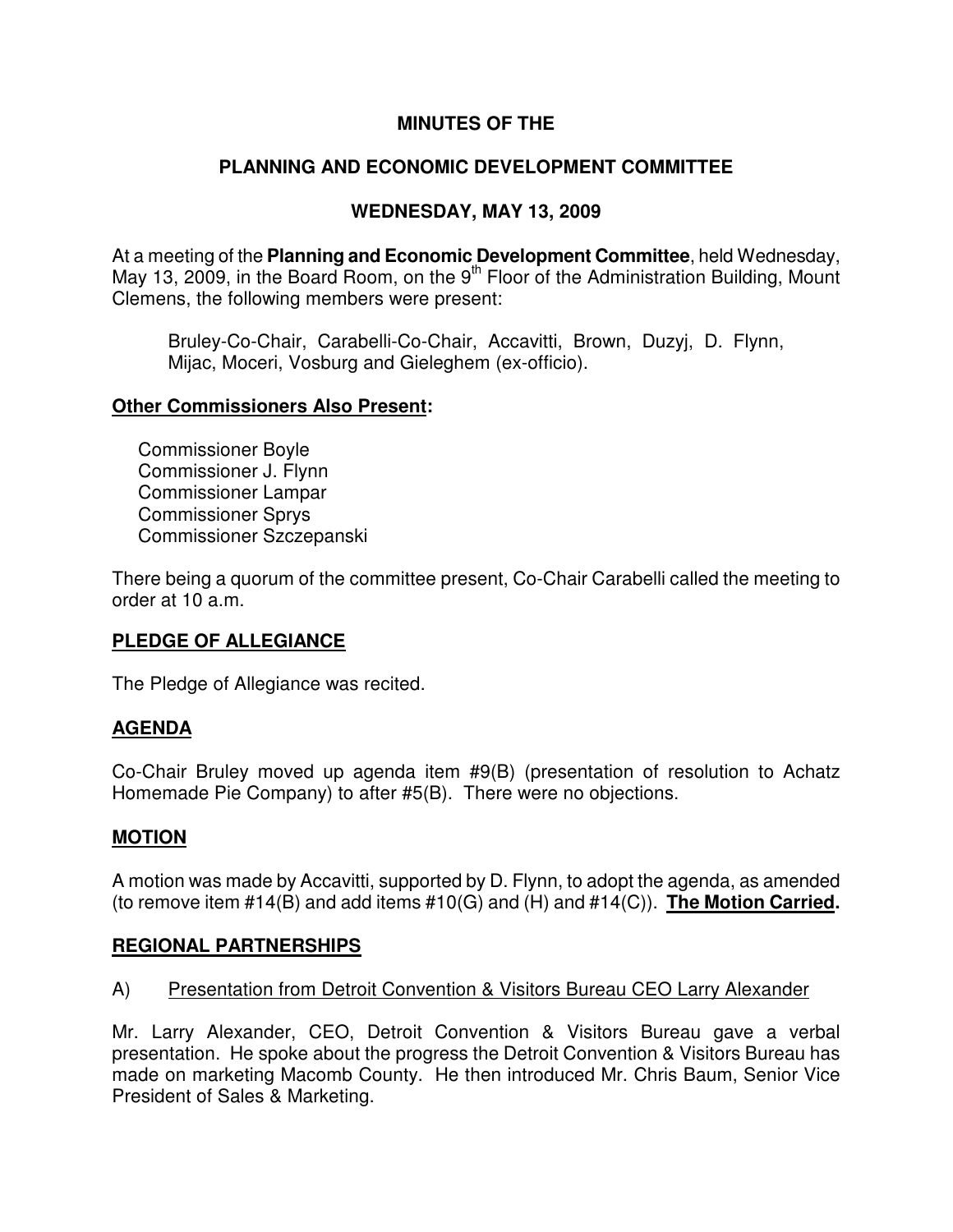Mr. Baum spoke about a couple new initiatives they are undertaking; specifically, the film industry and auto tourism.

# **MOTION**

A motion was made by Duzyj, supported by Vosburg, to receive and file the presentation from Mr. Larry Alexander, CEO, Detroit Convention & Visitors Bureau.

The following commissioners spoke: Bruley, Duzyj, J. Flynn and Vosburg.

Mr. Alexander left a few colored copies of the front cover of their Visit Detroit magazine that is being published for summer/fall 2009. The headline is Marvelous Macomb; a hot spot that they are featuring in this publication. He asked that copies be distributed.

Co-Chair Carabelli called for a vote on the motion and **The Motion Carried.** 

B) SEMCOG Reports on Residential Construction and Non-Residential Development

# **MOTION**

A motion was made by Brown, supported by Vosburg, to receive and file the SEMCOG written reports on residential construction and non-residential development.

The following commissioner spoke: Bruley.

Co-Chair Carabelli called for a vote on the motion and **The Motion Carried.** 

## **BUSINESS EXPANSION**

B) Presentation of Resolution to Achatz Homemade Pie Company – 2008 Michigan Best Small Businesses

Vice Chair D. Flynn presented the resolution on behalf of the Board to Ms. Wendy Achatz.

Ms. Achatz addressed the committee.

The following commissioner spoke: Brown.

## **COMMUNITY DEVELOPMENT**

A) Report on Neighborhood Stabilization Program

Mr. Mike Rozny gave a verbal presentation.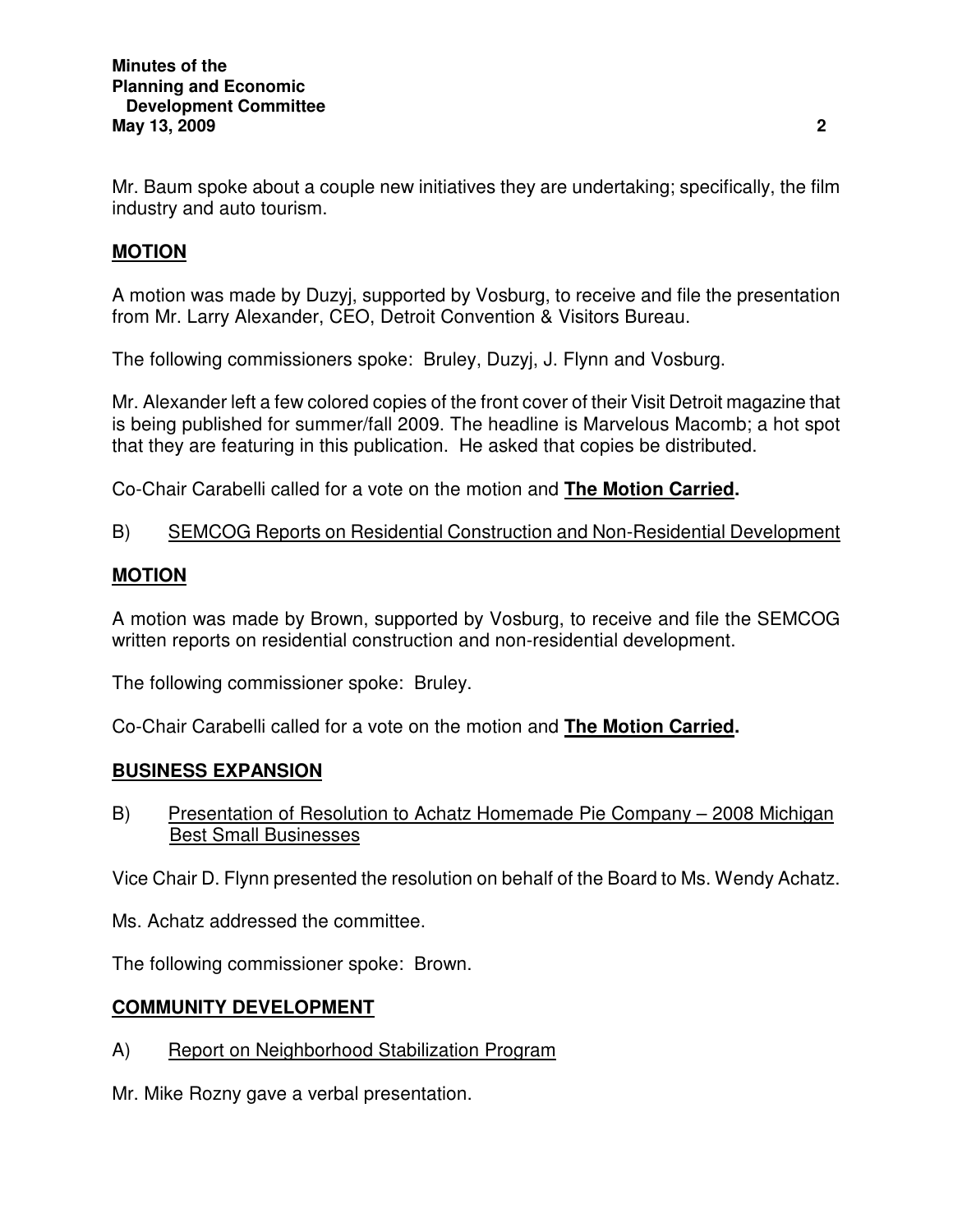## **MOTION**

A motion was made by Moceri, supported by Vosburg, to receive and file the report on the Neighborhood Stabilization Program.

The following commissioner spoke: Vosburg.

Co-Chair Carabelli called for a vote on the motion and **The Motion Carried.** 

B) Approval of 2009 Annual Plan, 2009-2013 Consolidated Plan

Mr. Rozny gave a verbal presentation.

# **COMMITTEE RECOMMENDATION – MOTION**

A MOTION WAS MADE BY MIJAC, SUPPORTED BY VOSBURG, TO RECOMMEND THAT THE BOARD OF COMMISSIONERS AUTHORIZE THE BOARD CHAIR TO SIGN AND SUBMIT THE 2009 ANNUAL PLAN FOR THE URBAN COUNTY OF MACOMB AND THE 2009-2013 MACOMB HOME CONSORTIUM CONSOLIDATED PLAN. **THE MOTION CARRIED.** 

C) Approval of HOME Funding for Springhill Housing and Solid Ground

Mr. Rozny gave a verbal presentation. He noted a change in the amount on the resolution sheet for Springhill Housing Corporation which should be \$447,112 not \$446,799. He asked that the change be made. There were no objections.

## **COMMITTEE RECOMMENDATION – MOTION**

A MOTION WAS MADE BY MIJAC, SUPPORTED BY DUZYJ, TO RECOMMEND THAT THE BOARD OF COMMISSIONERS AUTHORIZE THE EXECUTION OF GRANT AGREEMENTS OF \$67,524 IN CHDO OPERATIONS FUNDING FOR SOLID GROUND AND \$447,112 FOR SPRINGHILL HOUSING CORPORATION.

The following commissioner spoke: Bruley.

Commissioner Accavitti abstained from voting, because his name is on letterhead as an honorary board member of the Solid Ground organization.

The following commissioners spoke: J. Flynn and Carabelli.

Co-Chair Carabelli called for a vote on the motion and **THE MOTION CARRIED WITH ACCAVITTI "ABSTAINING."**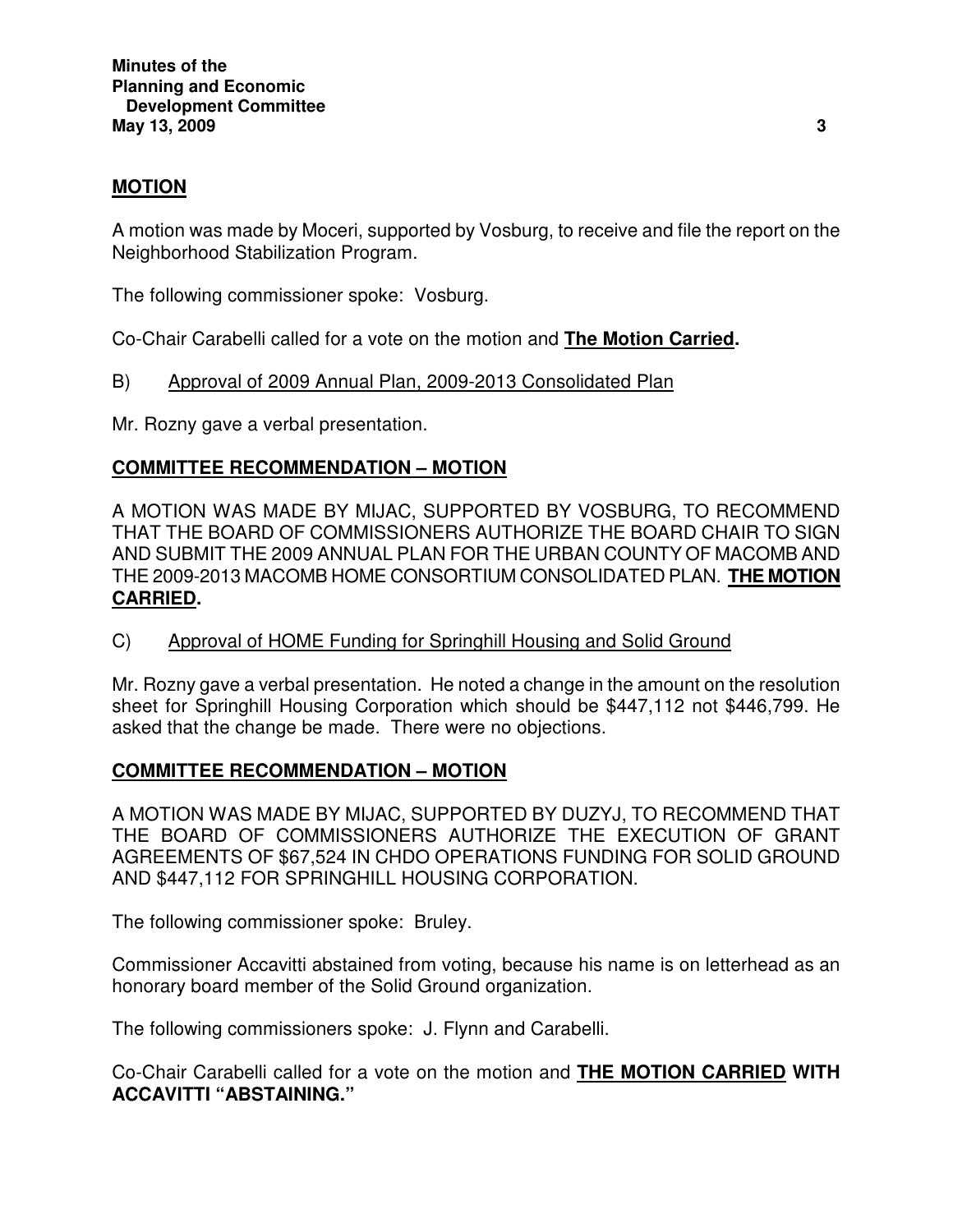## D) Approval of Home Prevention Rapid Re-Entry Program Grant

Mr. Rozny gave a verbal presentation.

The following commissioner spoke: Brown.

## **COMMITTEE RECOMMENDATION – MOTION**

A MOTION WAS MADE BY DUZYJ, SUPPORTED BY ACCAVITTI, TO RECOMMEND THAT THE BOARD OF COMMISSIONERS AUTHORIZE THE SUBMITTAL TO HUD OF A SUBSTANTIAL AMENDMENT TO THE 2008 CDBG PROGRAM FOR \$687,807 IN HOMELESS PREVENTION FUNDING. **THE MOTION CARRIED.** 

### **BUSINESS RETENTION**

A) Report on TACOM/TARDEC Visit

## **MOTION**

A motion was made by Brown, supported by Vosburg, to receive and file the report on the economic development retention visit to TACOM/TARDEC.

Commissioner D. Flynn had a question for Mr. Rozny.

Co-Chair Carabelli called for a vote on the motion and **The Motion Carried.** 

#### **BUSINESS ATTRACTION**

#### A) Report on Hannover, Germany (Wind Energy) Exhibition

An eight-page handout was distributed. It was entitled, Hannover Messe: April 19-24, 2009 - Wind Power & Energy Efficiency - Global Exposition.

Mr. Bob Tess referred to the handout and gave a verbal presentation.

#### **MOTION**

A motion was made by D. Flynn, supported by Vosburg, to receive and file the report on the Hannover, Germany (Wind Energy) Fair.

The following commissioner spoke: Vosburg.

Co-Chair Carabelli called for a vote on the motion and **The Motion Carried.**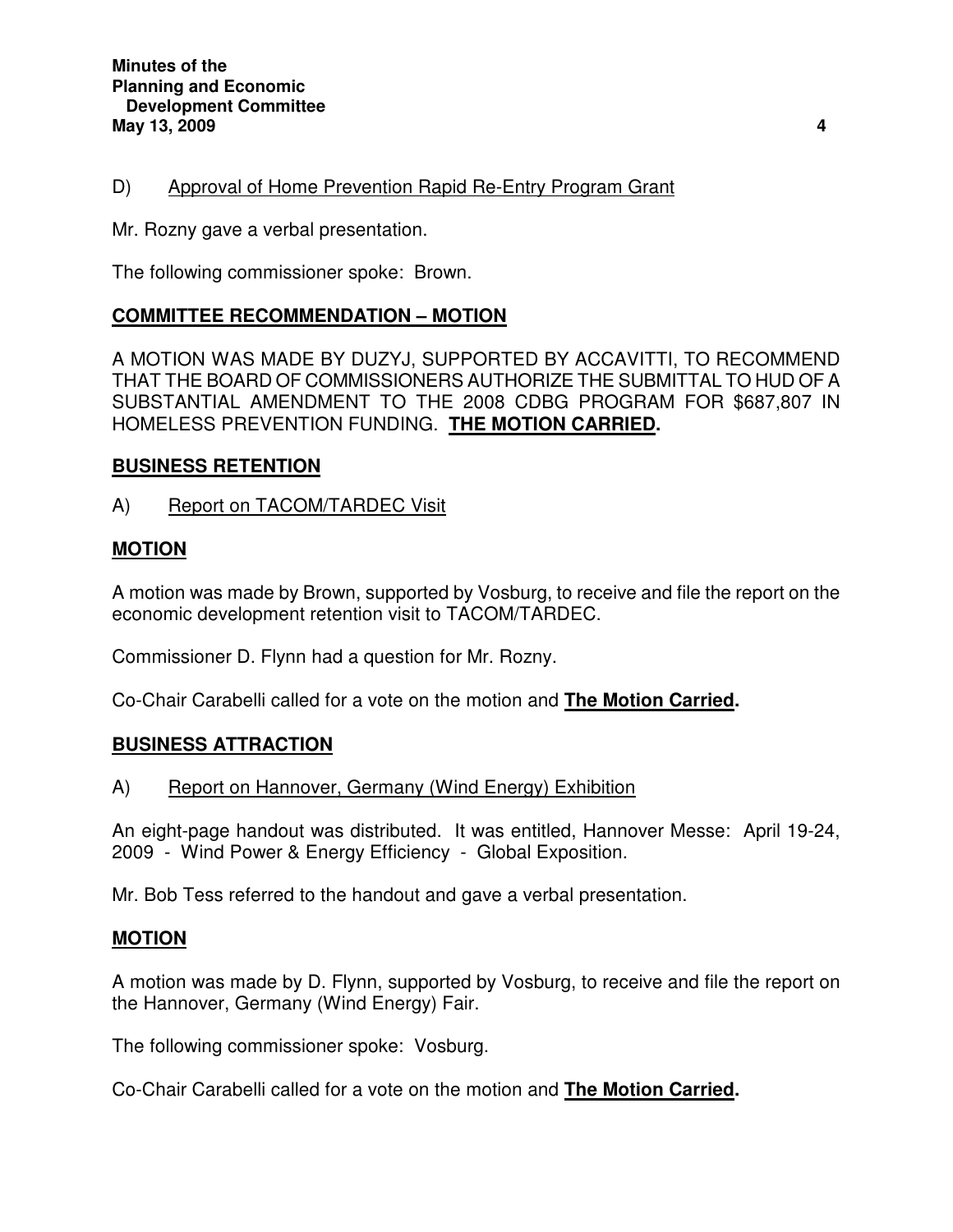### B) Report on Chicago Wind Power 2009

A 16-page handout was distributed. It was entitled, Highlights From Largest Wind Power Event In The World.

Mr. Justin Robinson referred to the handout and gave a verbal presentation.

### **MOTION**

A motion was made by Vosburg, supported by Mijac, to receive and file the report on Chicago Windpower 2009.

The following commissioner spoke: Carabelli.

Co-Chair Carabelli called for a vote on the motion and **The Motion Carried.** 

C) Update on China Delegation Visit on June 26, 2009

Co-Chair Bruley gave a verbal presentation.

### **COMMITTEE RECOMMENDATION – MOTION**

A MOTION WAS MADE BY BROWN, SUPPORTED BY VOSBURG, TO RECOMMEND THAT THE BOARD OF COMMISSIONERS SUPPORT THE COUNTY'S EFFORTS TO HOST CHINESE BUSINESS IN MICHIGAN AND CHINESE-AMERICAN LEADERS IN MICHIGAN TO BECOME MORE FAMILIAR WITH MACOMB COUNTY ON JUNE 26, 2009.

The following commissioners spoke: Bruley and Brown.

Co-Chair Carabelli called for a vote on the motion and **THE MOTION CARRIED.**

#### **BUSINESS EXPANSION**

A) Macomb-Oakland University Incubator/SmartZone (No Report)

Co-Chair Carabelli said that there was no report at this time. He moved on to the next agenda item.

#### **COMMUNITY PLANNING**

A) Update on Gratiot Avenue Access Management Plan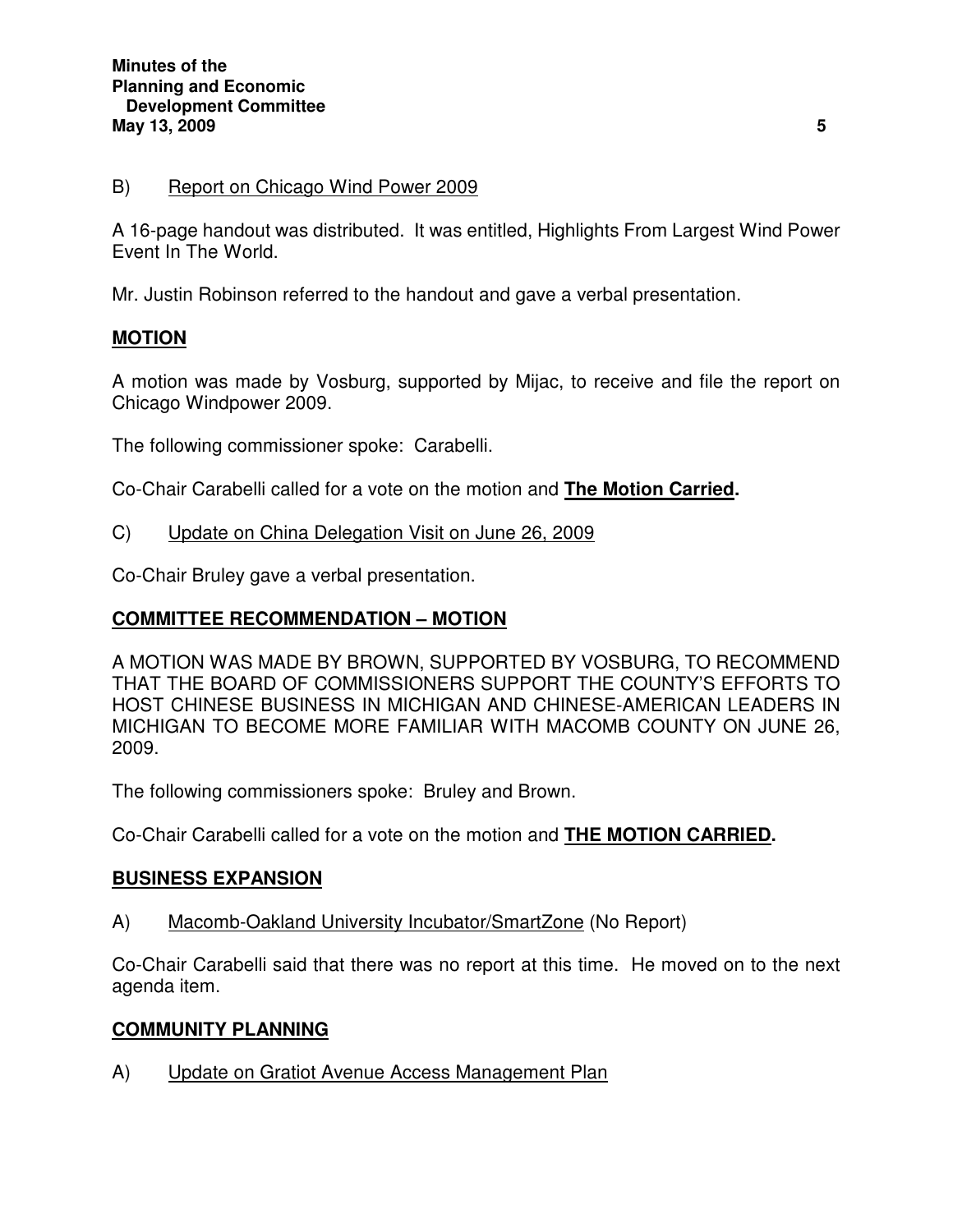Mr. John Paul Rea gave a verbal presentation.

## **MOTION**

A motion was made by Brown, supported by Vosburg, to receive and file the report on the Gratiot Avenue Access Management Plan.

The following commissioner spoke: Vosburg.

Co-Chair Carabelli called for a vote on the motion and **The Motion Carried.** 

B) Update on Countywide Trail Master Plan

Mr. John Crumm gave a verbal presentation.

### **MOTION**

A motion was made by Vosburg, supported by Brown, to receive and file the report on the Countywide Trail Master Plan. **The Motion Carried.** 

After the vote, the following commissioner spoke: Brown.

- C) Update on University of Michigan Urban Planning Projects
- D) Presentation of Resolution to U of M Taubman College of Architecture and Urban **Planning**

Mr. Rea introduced Ms. Megan Masson-Minock from the University of Michigan and Doctor Jennifer Callans from the Anton Art Center.

Ms. Masson-Minock addressed the committee.

Ms. Masson-Minock, Doctor Callans and Mr. Rea answered questions.

The following commissioners spoke: Brown and Bruley.

Mr. Rea presented the resolution to Ms. Masson-Minock from the University of Michigan.

After the resolution was presented, Co-Chair Carabelli called for a motion to receive and file item (C).

## **MOTION**

A motion was made by Brown, supported by Vosburg, to receive and file the report on the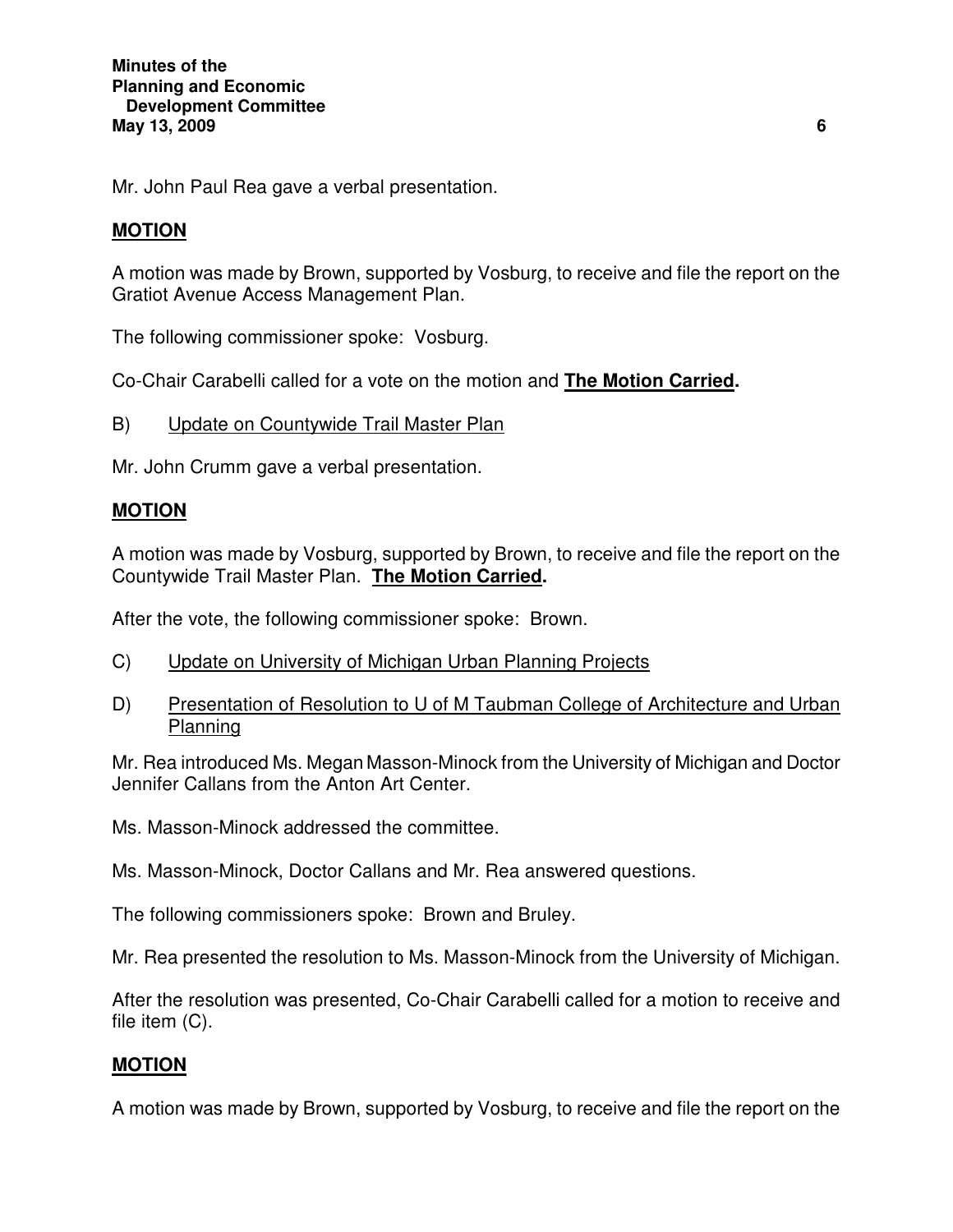University of Michigan Urban Planning Projects. **The Motion Carried.** 

E) Adopt Resolution Designating April 1, 2010 As Census Day in Macomb County and Assistance to Communities to Promote the Census and Citizen Participation

# **COMMITTEE RECOMMENDATION – MOTION**

A MOTION WAS MADE BY MIJAC, SUPPORTED BY MOCERI, TO RECOMMEND THAT THE BOARD OF COMMISSIONERS ADOPT A RESOLUTION DESIGNATING APRIL 1, 2010 AS CENSUS DAY IN MACOMB COUNTY AND ASSISTANCE TO COMMUNITIES TO PROMOTE THE CENSUS AND CITIZEN PARTICIPATION **(OFFERED BY CO-CHAIRS BRULEY AND CARABELLI)**. **THE MOTION CARRIED.** 

F) Update on V8 Gateway Project

Mr. Stephen Cassin recalled that information was provided in committee packets.

# **COMMITTEE RECOMMENDATION – MOTION**

A MOTION WAS MADE BY VOSBURG, SUPPORTED BY BROWN, TO RECOMMEND THAT THE BOARD OF COMMISSIONERS AUTHORIZE THE PLANNING AND ECONOMIC DEVELOPMENT DEPARTMENT TO ACCEPT \$25,000 FROM THE STATE OF MICHIGAN'S CENTERS FOR REGIONAL EXCELLENCE PROGRAM ON BEHALF OF THE VAN DYKE-8 MILE GATEWAY COLLABORATIVE (V-8 GATEWAY). **THE MOTION CARRIED.** 

G) Recommendation from Ad Hoc Committee on Energy Meeting of 05-05-09:

Authorize to Enroll in Rebuild Michigan Program for Purpose of Conducting Technical Energy Analysis on Several County Buildings

Ms. Lynn Arnott-Bryks was present to answer questions.

# **COMMITTEE RECOMMENDATION – MOTION**

A MOTION WAS MADE BY BROWN, SUPPORTED BY MIJAC, TO RECOMMEND THAT THE BOARD OF COMMISSIONERS AUTHORIZE TO ENROLL IN THE REBUILD MICHIGAN PROGRAM FOR THE PURPOSE OF CONDUCTING A TECHNICAL ENERGY ANALYSIS FOR THE FOLLOWING BUILDINGS: COUNTY BUILDING, COURT BUILDING, JAIL, SOUTHEAST HEALTH CENTER AND VERKUILEN BUILDING.

The following commissioners spoke: Vosburg and Moceri.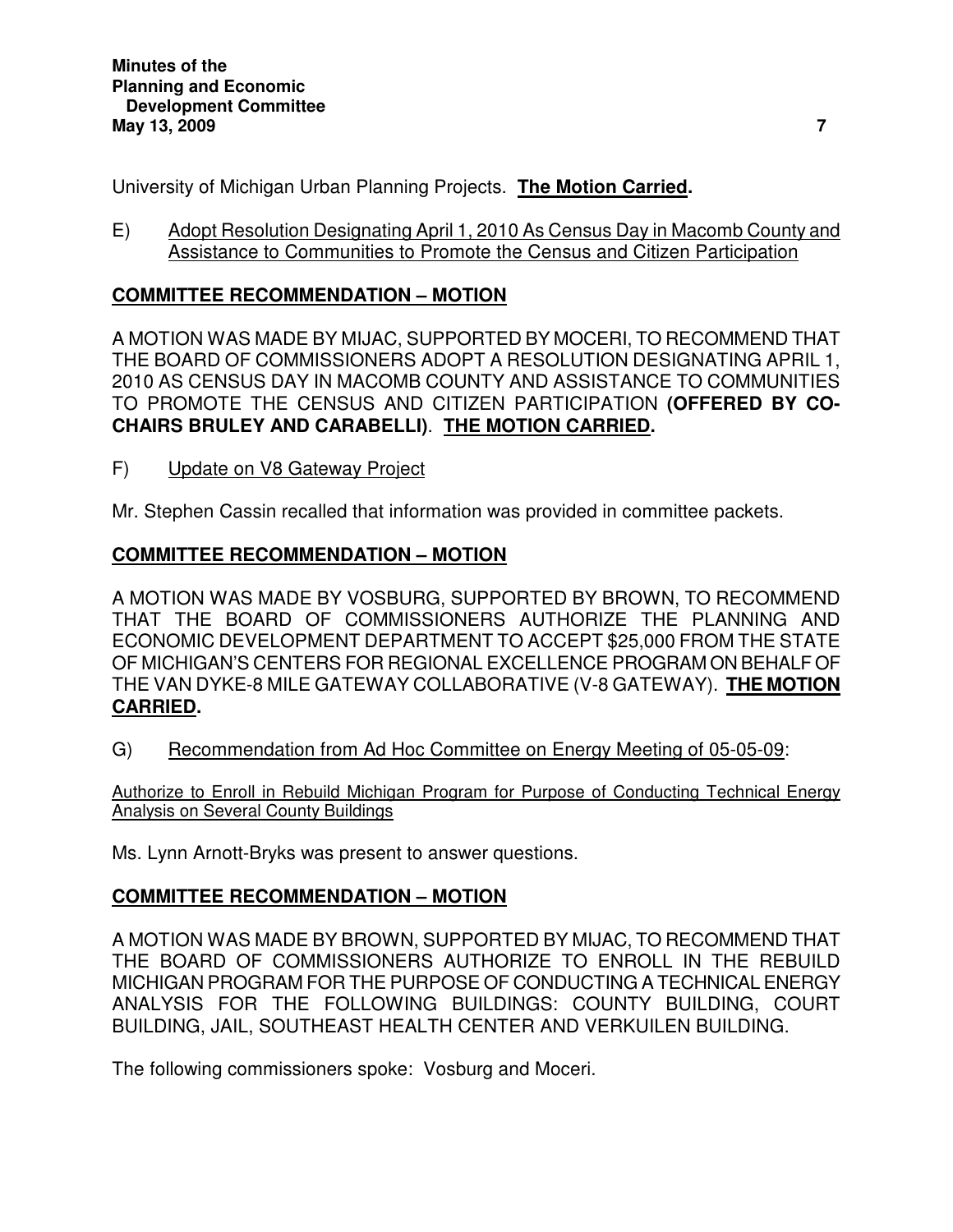Co-Chair Carabelli called for a vote on the motion and **THE MOTION CARRIED.** 

H) Recommendation from Ad Hoc Committee on Energy Meeting of 05-05-09:

Authorize Department of Planning and Economic Development to Coordinate Preparation of Energy Efficiency and Conservation Block Grant Proposal

## **COMMITTEE RECOMMENDATION – MOTION**

A MOTION WAS MADE BY BROWN, SUPPORTED BY VOSBURG, TO RECOMMEND THAT THE BOARD OF COMMISSIONERS AUTHORIZE THE PLANNING AND ECONOMIC DEVELOPMENT DEPARTMENT TO COORDINATE THE PREPARATION OF THE EECBG PROPOSAL IN TIME FOR THE JUNE 25 DEADLINE. **THE MOTION CARRIED.** 

## **ENVIRONMENTAL**

A) Authorize to Accept EPA Brownfield Grant (Initiation)

## **COMMITTEE RECOMMENDATION – MOTION**

A MOTION WAS MADE BY VOSBURG, SUPPORTED BY D. FLYNN, TO RECOMMEND THAT THE BOARD OF COMMISSIONERS APPROVE THE CONTRACT WITH THE E.P.A. FOR THE AWARD OF \$200,000 FOR INITIATION OF THE BROWNFIELD PETROLEUM SUBSTANCE ASSESSMENT GRANT. **THE MOTION CARRIED.** 

B) Authorize to Accept EPA Brownfield Grant (Continuation)

# **COMMITTEE RECOMMENDATION – MOTION**

A MOTION WAS MADE BY MIJAC, SUPPORTED BY D. FLYNN, TO RECOMMEND THAT THE BOARD OF COMMISSIONERS APPROVE THE CONTRACT WITH THE E.P.A. FOR THE AWARD OF \$200,000 FOR CONTINUATION OF THE BROWNFIELD HAZARDOUS SUBSTANCES ASSESSMENT GRANT. **THE MOTION CARRIED.** 

C) Report on Coastal Zone Management Program Grant

## **MOTION**

A motion was made by Brown, supported by Mijac, to receive and file the report on the Coastal Zone Management Program Grant.

Mr. Gerard Santoro gave a verbal presentation.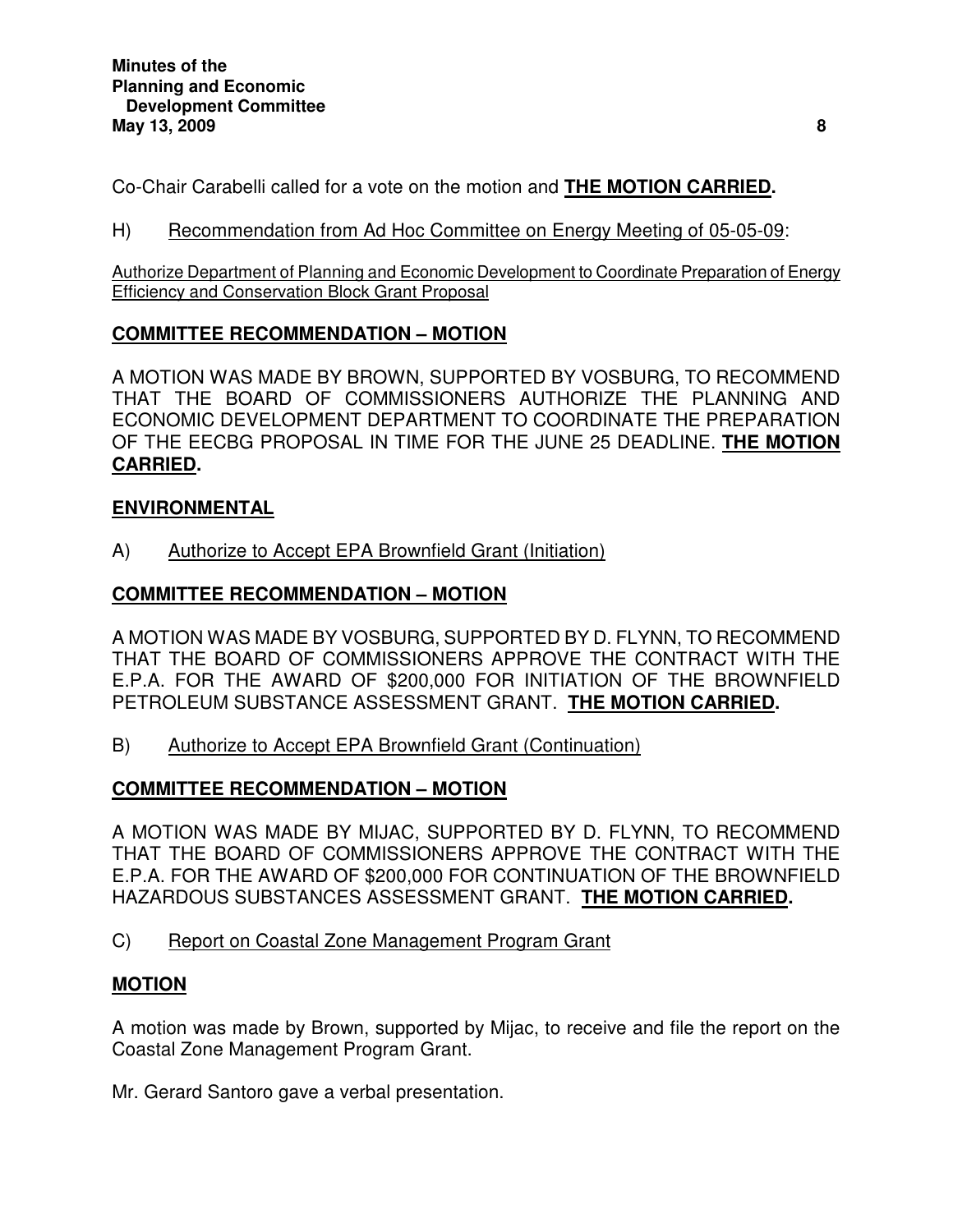The following commissioners spoke: Vosburg and J. Flynn.

Co-Chair Carabelli called for a vote on the motion and **The Motion Carried.** 

D) Report on Army Corp of Engineers Grant

Mr. Santoro gave a verbal presentation.

## **MOTION**

A motion was made by Vosburg, supported by D. Flynn, to receive and file the report on the Army Corp of Engineers Grant. **The Motion Carried.** 

## **MARKETING & PROMOTION**

- A) Economic Development Marketing Materials (No Report)
- B) Film Macomb (No Report)

Co-Chair Carabelli said that there was no report at this time on items (A) and (B). He moved on to the next agenda item.

# **TOURISM**

- A) Lake St. Clair Initiative (No Report)
- B) Chesterfield Township Convention Center (No Report)

Co-Chair Carabelli said that there was no report at this time on items (A) and (B).

Commissioner Vosburg suggested adding to the Tourism section: A project going on for the last 1 ½ years regarding Macomb Tourism Destination District through the Detroit Convention & Visitors Bureau. Co-Chair Carabelli said that this will be on next month's agenda.

## **ADMINISTRATIVE**

- A) Update on Planning and Economic Development Department Reorganization
- Mr. Cassin gave a verbal presentation.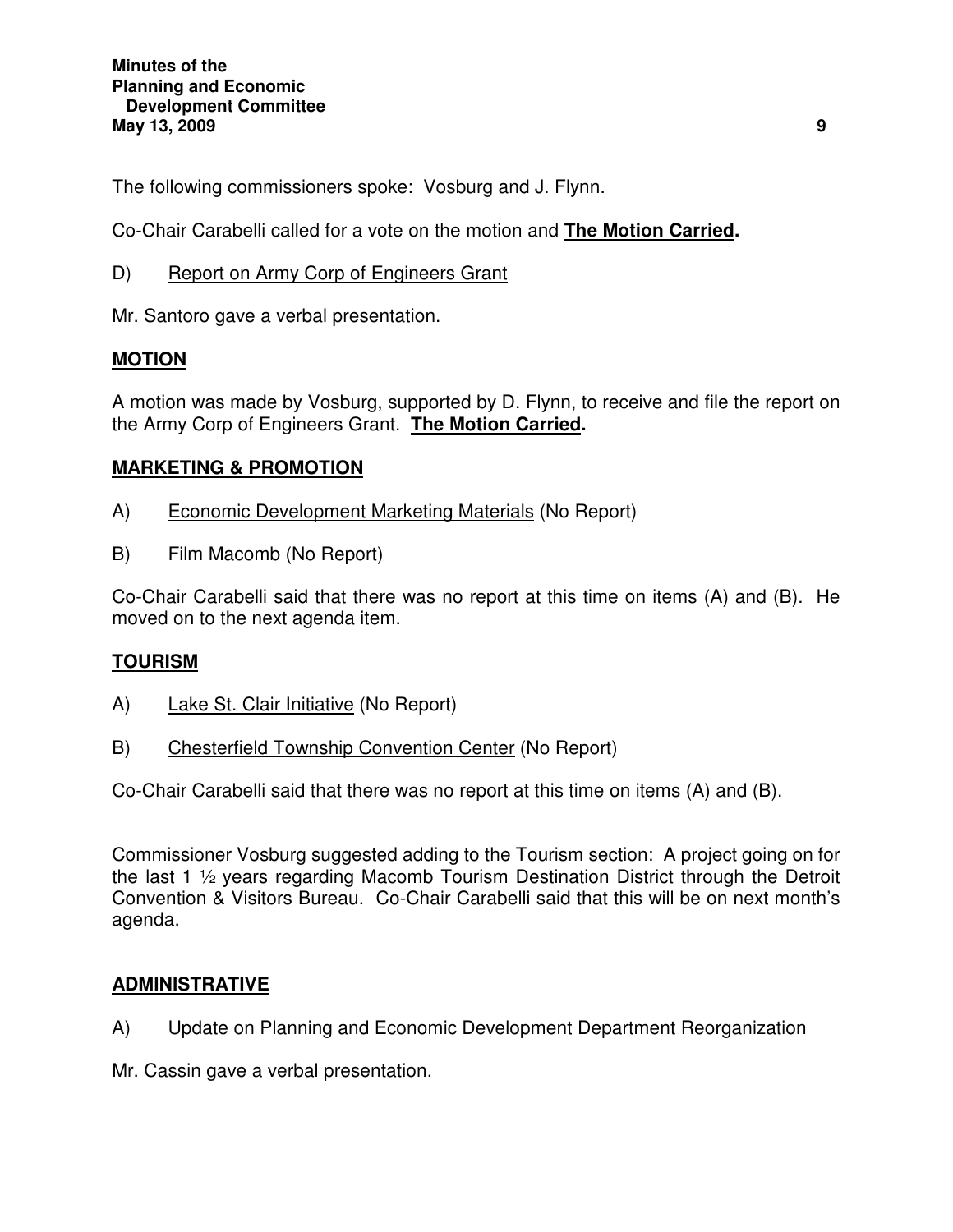## **MOTION**

A motion was made by Vosburg, supported by D. Flynn, to receive and file the updated report on the Planning and Economic Development Department reorganization. **The Motion Carried.** 

B) Authorize to Purchase ACT Software

This item was removed from the agenda.

C) Recommendation from Technology and Communications Committee Meeting of 05-11-09:

Business Contact System for Planning and Economic Development Department

Mr. Cassin gave a verbal presentation.

## **MOTION**

A motion was made by Brown, supported by Vosburg, to approve the purchase of six wireless card/Blackberry devices at a one-time cost of \$300 and a monthly recurring cost of \$47.99 each; seven mobile devices at a cost not to exceed \$9,805.88; hardware, software, training and implementation of a Business Contact Information System at a one-time cost not to exceed \$20,000 and an annual recurring cost per seat not to exceed \$480 for up to 12 users for the Planning and Economic Development Department; funding available within IT Capital and Planning and Economic Development Aerial Photo Account; \$15,255.88 and \$14,850 respectively, and recurring costs available within the Planning and Economic Development Budget. **Forward to the Budget Committee**. **The Motion Carried.** 

## **ECONOMIC DEVELOPMENT EVENTS**

- May 12 **Homeland Security/National Defense Small Business** Workshop
- May 19 **Business Planning Growing Your Business**
- May 20 Supplier Diversification Summit
- May 20 **Entrepreneurial Series Marketing Your Business**
- May 27 **Entrepreneurial Series Business Legal Issues**
- May 28 Entrepreneurial Series Finance
- May 28 **Brownfield Community Outreach (Romeo)**
- June 4 Brownfield Community Outreach (Eastpointe)

Mr. Cassin noted an error in the upcoming events that was submitted; the Romeo event is on the  $26<sup>th</sup>$  not the  $28<sup>th</sup>$ . Lastly, if any commissioners are interested in attending the Eight Mile Boulevard Association luncheon on Friday, please contact his office.